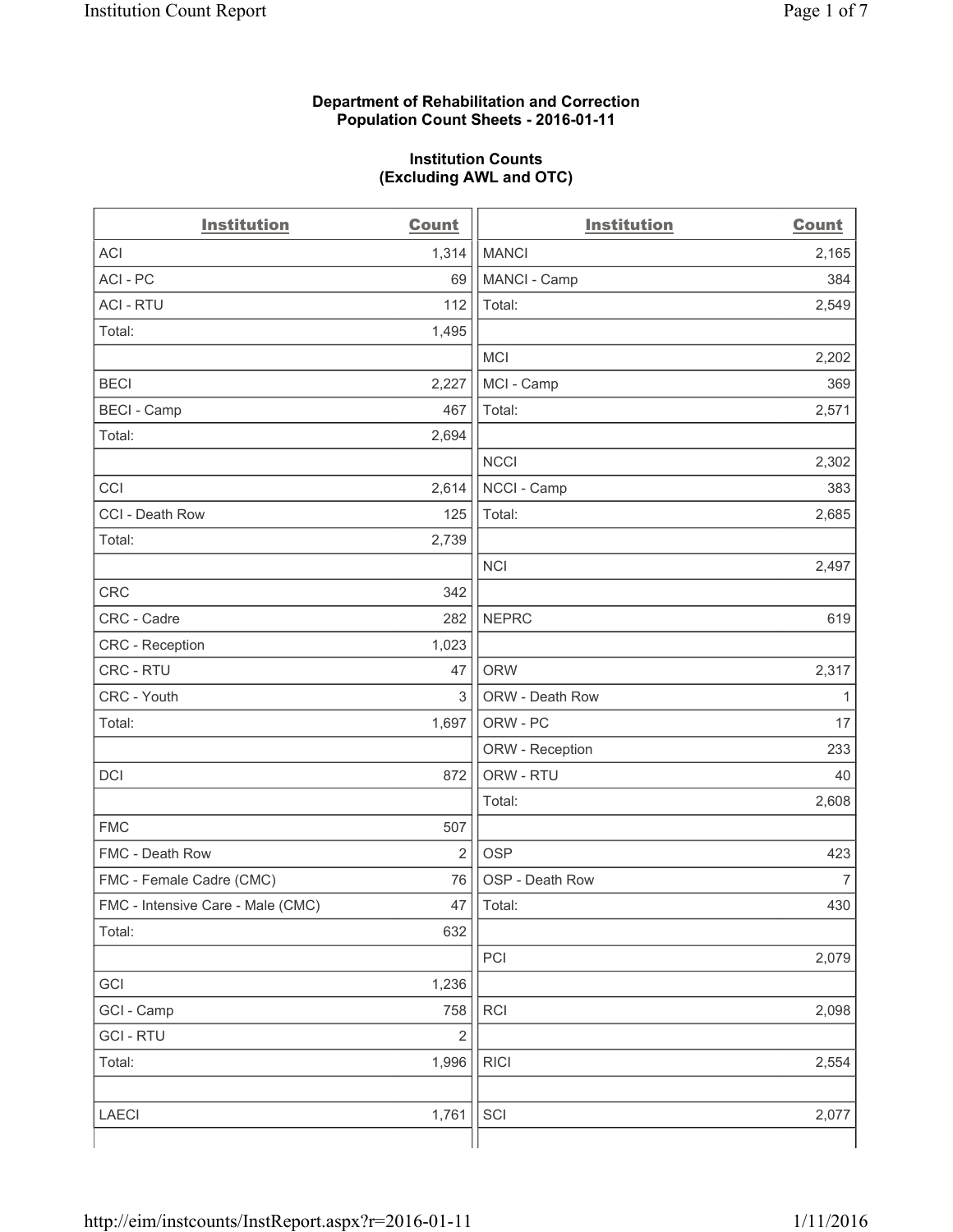| LECI                     | 2,324 | <b>SOCF</b>      |                          | 1,136  |
|--------------------------|-------|------------------|--------------------------|--------|
| LECI - Camp              | 189   | SOCF - RTU       |                          | 62     |
| Total:                   | 2,513 | Total:           |                          | 1,198  |
|                          |       |                  |                          |        |
| LOCI                     | 2,281 | <b>TCI</b>       |                          | 1,103  |
|                          |       | TCI - Camp       |                          | 441    |
| LORCI                    | 186   | Total:           |                          | 1,544  |
| LORCI - Cadre            | 151   |                  |                          |        |
| <b>LORCI - Reception</b> | 1,106 | <b>TOCI</b>      |                          | 940    |
| Total:                   | 1,443 | <b>TOCI - PC</b> |                          | 96     |
|                          |       | Total:           |                          | 1,036  |
| <b>MACI</b>              | 1,003 |                  |                          |        |
| MACI - Minimum           | 1,439 | <b>WCI</b>       |                          | 1,298  |
| Total:                   | 2,442 | <b>WCI - RTU</b> |                          | 102    |
|                          |       | Total:           |                          | 1,400  |
|                          |       |                  |                          |        |
|                          |       |                  | <b>Total Population:</b> | 50,510 |

\* The Total Population includes 31 Offenders with Reason Codes 30 & 31. \*\* The Total Population includes 33 Offenders with Reason Code 0A.

# **Male Population by Security Level (Include AWL and Exclude OTC)**

| <b>Security Level</b>  |                   | <b>Body</b> | <b>AWL</b> | $(-OTC)$ | <b>Total</b> |
|------------------------|-------------------|-------------|------------|----------|--------------|
| Total Level 5          |                   | 104         | 4          | 3        | 105          |
| Total Level 4          |                   | 1,737       | 19         | 17       | 1,739        |
| Total Level 3          |                   | 11,637      | 138        | 108      | 11,667       |
| Total Level 2          |                   | 17,253      | 220        | 166      | 17,307       |
| Total Level 1          |                   | 15,379      | 166        | 84       | 15,461       |
| <b>Total Death Row</b> |                   | 136         | 2          | 2        | 136          |
|                        | <b>Total Male</b> | 46,246      | 549        | 380      | 46,415       |

## **Female Population by Institution (Include AWL and Exclude OTC)**

|                          | $\frac{1}{2}$ |            |          |              |  |  |
|--------------------------|---------------|------------|----------|--------------|--|--|
| <b>Institution</b>       | <b>Body</b>   | <b>AWL</b> | $(-OTC)$ | <b>Total</b> |  |  |
| <b>DCI</b>               | 872           |            |          | 877          |  |  |
| <b>FMC</b>               | 21            |            |          | 21           |  |  |
| FMC - Female Cadre (CMC) | 76            |            |          | 76           |  |  |
| <b>NEPRC</b>             | 619           |            | 3        | 627          |  |  |
| <b>ORW</b>               | 2,317         | 54         | 32       | 2,339        |  |  |
| <b>ORW - Death Row</b>   |               |            |          |              |  |  |
|                          |               |            |          |              |  |  |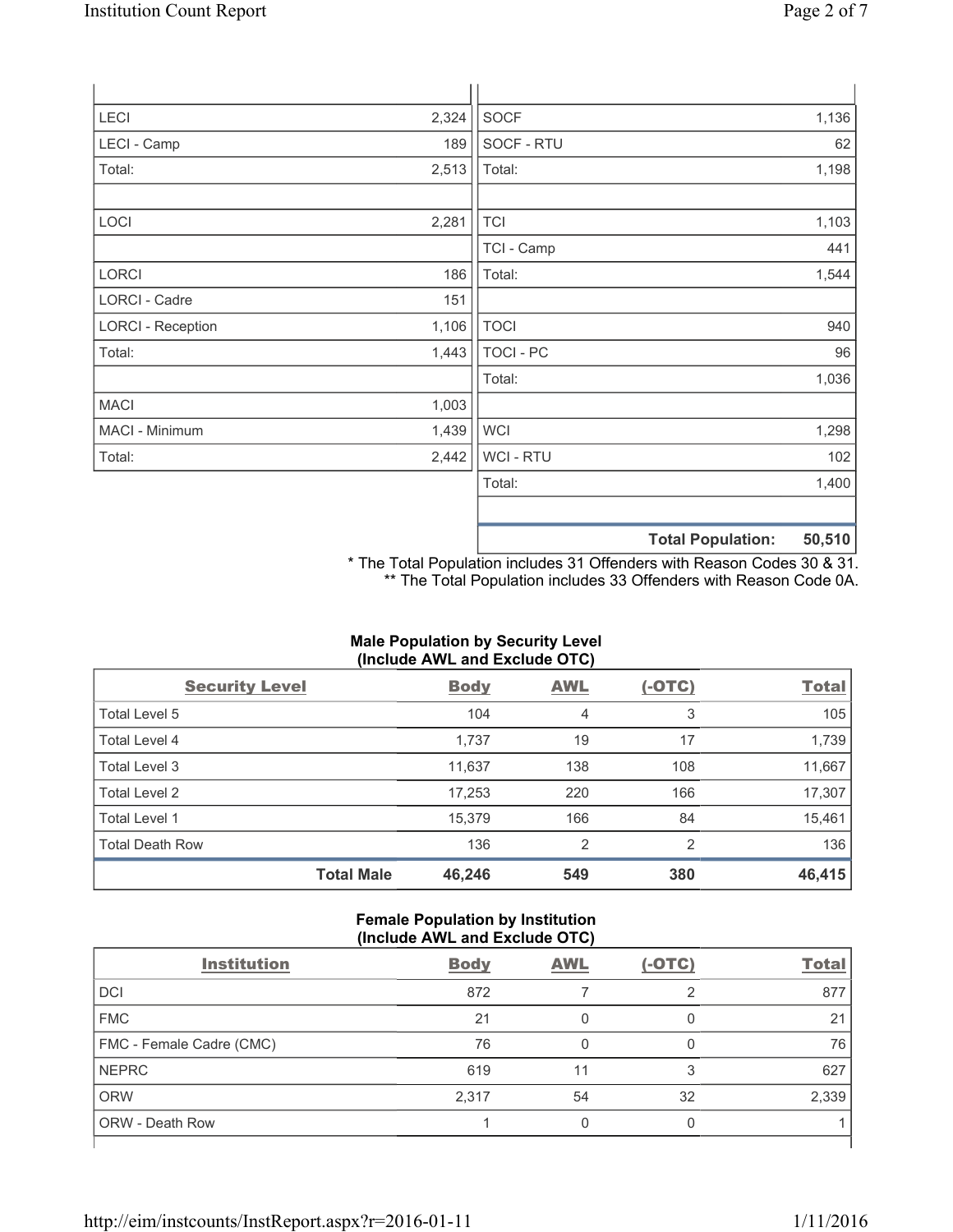| ORW - PC        |                          | 17     |     |     | 17 <sup>1</sup> |
|-----------------|--------------------------|--------|-----|-----|-----------------|
| ORW - Reception |                          | 233    |     |     | 233             |
| ORW - RTU       |                          | 40     |     |     | 40              |
|                 | <b>Total Female</b>      | 4,196  | 73  | 38  | 4,231           |
|                 |                          |        |     |     |                 |
|                 | <b>Total Population:</b> | 50,442 | 622 | 418 | 50,646          |

## **Male Population by Institution: Security Level 5 (Include AWL and Exclude OTC)**

|              | <b>Institution</b>   | <b>Body</b> | <b>AWL</b> | $(-OTC)$ | <b>Total</b> |
|--------------|----------------------|-------------|------------|----------|--------------|
| <b>LORCI</b> |                      |             |            |          |              |
| <b>OSP</b>   |                      | 103         |            |          | 103          |
| <b>RCI</b>   |                      |             |            |          |              |
|              | <b>Total Level 5</b> | 104         |            |          | 105          |

# **Male Population by Institution: Security Level 4 (Include AWL and Exclude OTC)**

| <b>Institution</b>       |                      | <b>Body</b>    | <b>AWL</b>          | $(-OTC)$            | <b>Total</b>              |
|--------------------------|----------------------|----------------|---------------------|---------------------|---------------------------|
| CRC                      |                      | 8              | $\mathbf 0$         | $\mathsf{0}$        | 8                         |
| CRC - Reception          |                      | 3              | $\mathsf{0}$        | $\mathbf 0$         | $\sqrt{3}$                |
| <b>FMC</b>               |                      | 1              | $\mathsf{O}\xspace$ | $\mathsf{O}\xspace$ | 1                         |
| LECI                     |                      | $\overline{2}$ | $\mathsf{O}\xspace$ | $\mathsf{O}\xspace$ | $\overline{2}$            |
| LOCI                     |                      | 1              | $\mathsf{O}\xspace$ | $\mathsf{O}\xspace$ | 1                         |
| LORCI                    |                      | 3              | 1                   | 1                   | $\ensuremath{\mathsf{3}}$ |
| <b>LORCI - Reception</b> |                      | 5              | $\mathsf{0}$        | 0                   | $\,$ 5 $\,$               |
| <b>MANCI</b>             |                      | 2              | $\mathsf{0}$        | 0                   | $\sqrt{2}$                |
| <b>NCI</b>               |                      | 3              | $\mathsf 0$         | $\mathbf 0$         | 3                         |
| <b>OSP</b>               |                      | 310            | $\sqrt{3}$          | $\,$ 3 $\,$         | 310                       |
| <b>RCI</b>               |                      | 3              | $\mathsf{O}\xspace$ | $\mathsf 0$         | 3                         |
| <b>SOCF</b>              |                      | 1,127          | 13                  | 12                  | 1,128                     |
| SOCF - RTU               |                      | 62             | $\mathsf{0}$        | $\mathbf 0$         | 62                        |
| <b>TCI</b>               |                      | $9\,$          | 1                   | 0                   | $10$                      |
| <b>TOCI</b>              |                      | 191            | 1                   | 1                   | 191                       |
| <b>WCI</b>               |                      | $\overline{4}$ | $\mathsf{O}\xspace$ | $\mathsf{O}\xspace$ | $\overline{4}$            |
| <b>WCI-RTU</b>           |                      | 3              | $\mathsf{O}\xspace$ | $\mathbf 0$         | 3                         |
|                          | <b>Total Level 4</b> | 1,737          | 19                  | 17                  | 1,739                     |

## **Male Population by Institution: Security Level 3 (Include AWL and Exclude OTC)**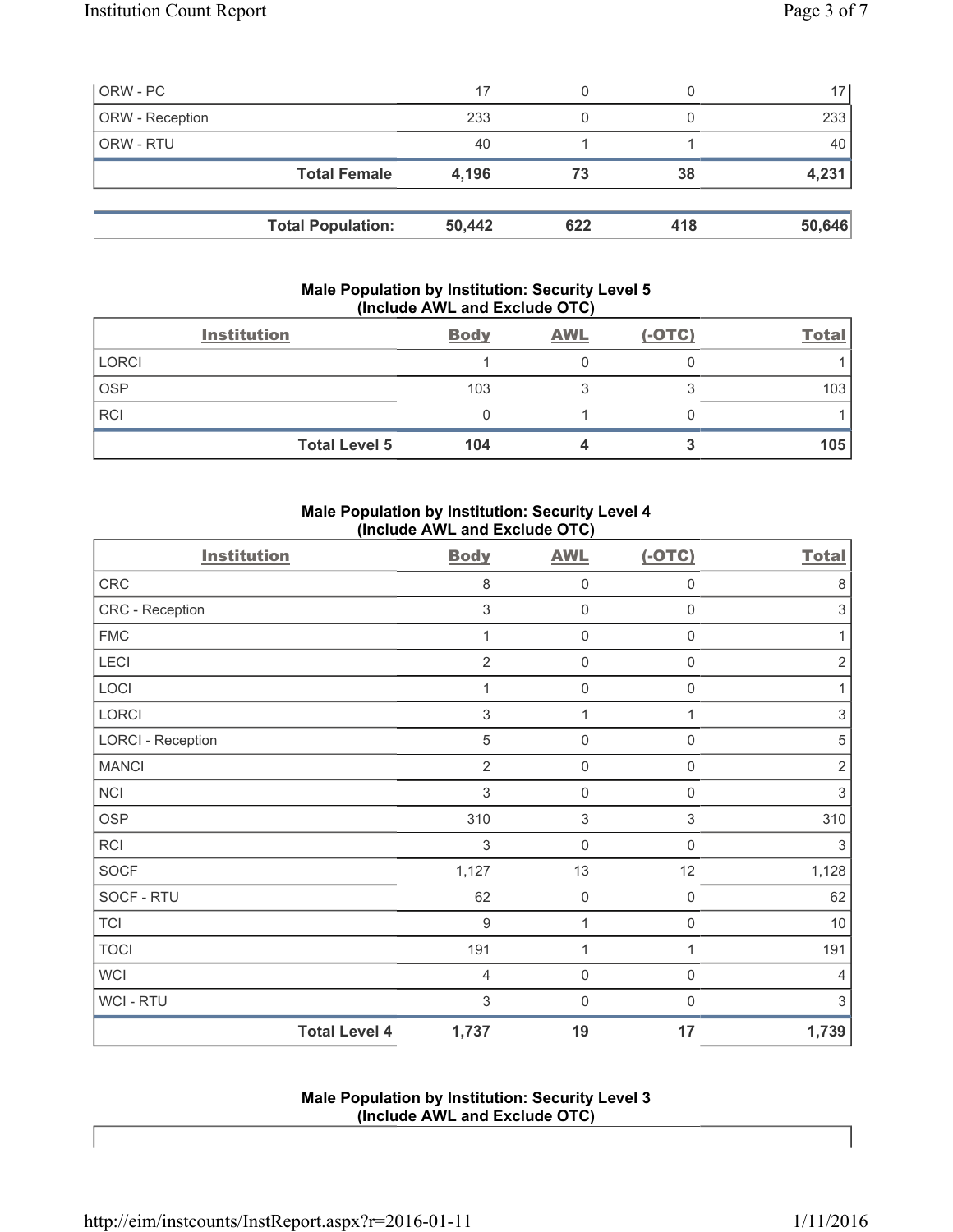| <b>Institution</b>                | <b>Body</b>    | <b>AWL</b>              | $(-OTC)$            | <b>Total</b>     |
|-----------------------------------|----------------|-------------------------|---------------------|------------------|
| ACI                               | 14             | 0                       | $\mathsf 0$         | 14               |
| <b>BECI</b>                       | $\overline{2}$ | $\mathsf{O}\xspace$     | $\mathsf{O}\xspace$ | $\overline{2}$   |
| CCI                               | 16             | $\mathbf{1}$            | $\mathbf{1}$        | 16               |
| CRC                               | 115            | $\boldsymbol{9}$        | $\,8\,$             | 116              |
| CRC - Cadre                       | 208            | $\mathsf{O}\xspace$     | $\mathsf 0$         | 208              |
| CRC - Reception                   | 705            | 21                      | 14                  | 712              |
| CRC - RTU                         | 21             | $\mathsf{O}\xspace$     | $\mathbf 0$         | 21               |
| CRC - Youth                       | $\sqrt{2}$     | $\mathbf{1}$            | $\mathbf{1}$        | $\overline{2}$   |
| <b>FMC</b>                        | $\overline{4}$ | $\mathsf{O}\xspace$     | $\mathbf 0$         | $\overline{4}$   |
| FMC - Intensive Care - Male (CMC) | $\,6\,$        | $\mathsf{O}\xspace$     | $\mathsf 0$         | 6                |
| GCI                               | $\sqrt{2}$     | $\mathsf{O}\xspace$     | $\mathsf 0$         | $\overline{2}$   |
| <b>LAECI</b>                      | $\overline{4}$ | $\mathsf{O}\xspace$     | $\mathbf 0$         | 4                |
| LECI                              | 2,266          | 19                      | 16                  | 2,269            |
| LOCI                              | $\hbox{9}$     | $\mathsf{O}\xspace$     | $\mathbf 0$         | $\boldsymbol{9}$ |
| LORCI                             | 67             | $17$                    | 16                  | 68               |
| LORCI - Cadre                     | 109            | $\mathsf{O}\xspace$     | $\mathsf 0$         | 109              |
| <b>LORCI - Reception</b>          | 746            | $\mathbf 1$             | $\mathsf 0$         | 747              |
| <b>MACI</b>                       | $\overline{4}$ | $\mathsf{O}\xspace$     | $\mathsf 0$         | $\overline{4}$   |
| <b>MANCI</b>                      | 2,150          | 20                      | 19                  | 2,151            |
| <b>MCI</b>                        | 4              | $\mathsf{O}\xspace$     | $\mathsf 0$         | $\overline{4}$   |
| <b>NCCI</b>                       | $\sqrt{5}$     | $\mathsf{O}\xspace$     | $\mathsf 0$         | $\sqrt{5}$       |
| NCI                               | $\sqrt{3}$     | $\mathsf{O}\xspace$     | $\mathsf 0$         | $\sqrt{3}$       |
| PCI                               | 46             | 3                       | $\mathsf 0$         | 49               |
| RCI                               | 1,892          | 20                      | 14                  | 1,898            |
| <b>RICI</b>                       | $\,8\,$        | $\mathsf{O}\xspace$     | $\mathsf{O}\xspace$ | $\,8\,$          |
| SCI                               | $\,$ 3 $\,$    | $\mathbf{1}$            | $\mathbf{1}$        | $\mathfrak{S}$   |
| <b>SOCF</b>                       | $\,8\,$        | $\mathbf{1}$            | $\mathbf{1}$        | 8                |
| <b>TCI</b>                        | 1,028          | $\,8\,$                 | $\,$ 5 $\,$         | 1,031            |
| TCI - Camp                        | $\mathbf{1}$   | $\mathsf{O}\xspace$     | $\mathsf{O}\xspace$ | $\mathbf{1}$     |
| <b>TOCI</b>                       | 729            | $\overline{\mathbf{4}}$ | $\mathsf 3$         | 730              |
| <b>TOCI - PC</b>                  | 96             | $\mathsf{O}\xspace$     | $\mathsf{O}\xspace$ | 96               |
| <b>WCI</b>                        | 1,267          | 12                      | $\boldsymbol{9}$    | 1,270            |
| WCI - RTU                         | 97             | $\mathsf 0$             | $\mathsf{O}\xspace$ | 97               |
| <b>Total Level 3</b>              | 11,637         | 138                     | 108                 | 11,667           |

## **Male Population by Institution: Security Level 2 (Include AWL and Exclude OTC)**

| <b>Institution</b> | <b>Body</b> | <b>AWL</b> | $(-OTC)$ | <u>Total</u> |
|--------------------|-------------|------------|----------|--------------|
| ACI                | 618         |            |          | 620          |
|                    |             |            |          |              |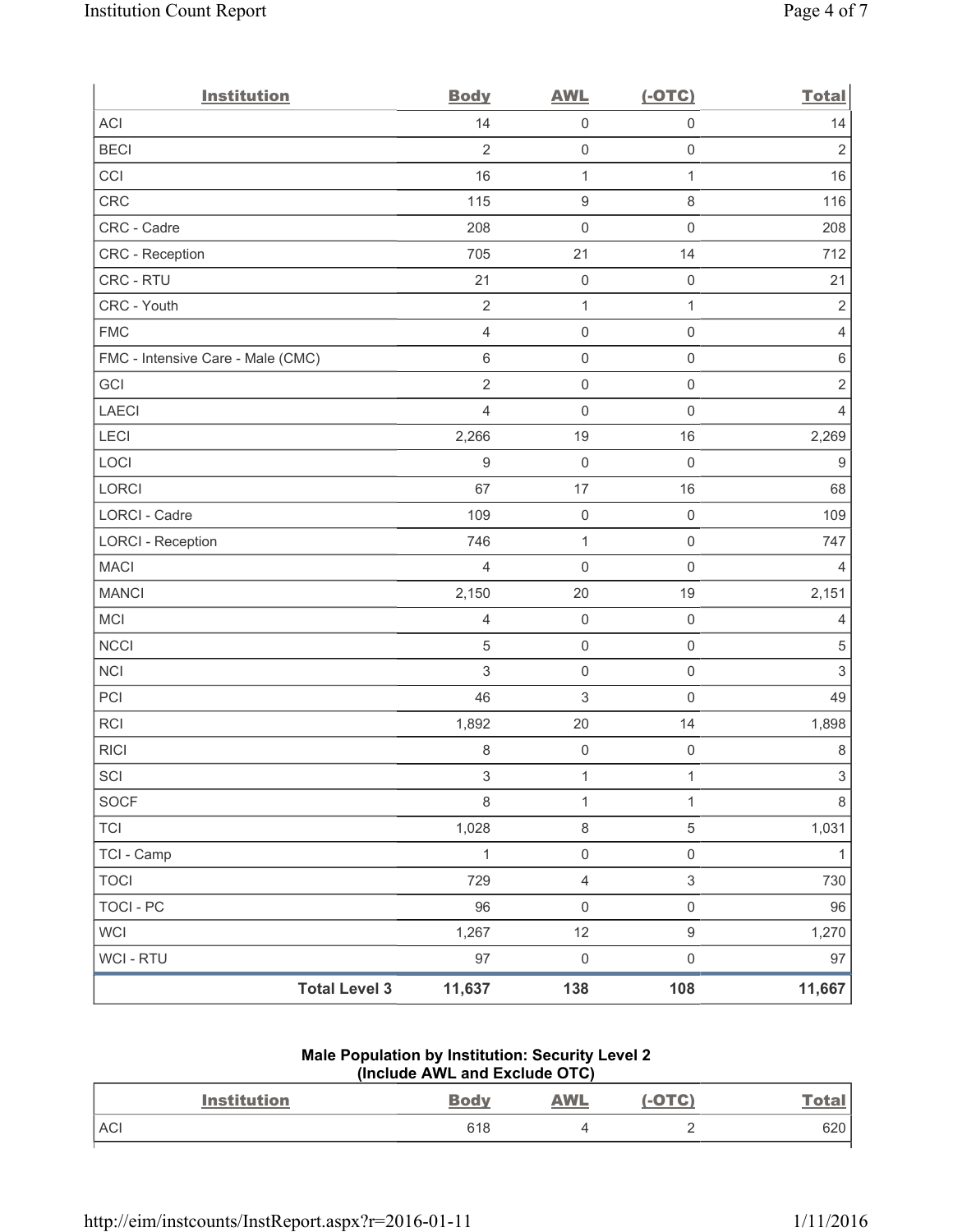| ACI - PC                          | 68             | $\mathsf{O}\xspace$ | $\mathsf{O}\xspace$ | 68                        |
|-----------------------------------|----------------|---------------------|---------------------|---------------------------|
| <b>ACI - RTU</b>                  | 68             | $\mathbf{1}$        | $\mathsf{O}\xspace$ | 69                        |
| <b>BECI</b>                       | 1,478          | 13                  | 9                   | 1,482                     |
| CCI                               | 1,766          | 11                  | 10                  | 1,767                     |
| <b>CRC</b>                        | 107            | $\sqrt{3}$          | 3                   | 107                       |
| CRC - Cadre                       | 63             | $\mathsf{O}\xspace$ | $\mathsf{O}\xspace$ | 63                        |
| CRC - Reception                   | 233            | $10$                | 10                  | 233                       |
| CRC - RTU                         | 23             | $\mathsf{O}\xspace$ | $\mathsf{O}\xspace$ | 23                        |
| CRC - Youth                       | $\mathbf{1}$   | $\mathsf{O}\xspace$ | $\mathsf{O}\xspace$ | $\mathbf{1}$              |
| <b>FMC</b>                        | $\sqrt{3}$     | $\mathsf{O}\xspace$ | $\mathsf{O}\xspace$ | $\sqrt{3}$                |
| FMC - Intensive Care - Male (CMC) | 19             | $\mathsf{O}\xspace$ | $\mathsf{O}\xspace$ | 19                        |
| GCI                               | 799            | $\boldsymbol{7}$    | $\overline{4}$      | 802                       |
| GCI - Camp                        | $\mathbf{1}$   | $\mathsf{O}\xspace$ | $\mathsf{O}\xspace$ | $\mathbf 1$               |
| <b>GCI-RTU</b>                    | $\mathbf{1}$   | $\mathbf 0$         | $\mathsf{O}\xspace$ | $\mathbf{1}$              |
| LAECI                             | 1,094          | 12                  | 11                  | 1,095                     |
| <b>LECI</b>                       | 44             | $\mathsf{O}\xspace$ | $\mathsf 0$         | 44                        |
| LOCI                              | 1,171          | 15                  | 10                  | 1,176                     |
| LORCI                             | 83             | 20                  | 19                  | 84                        |
| LORCI - Cadre                     | 39             | $\mathsf{O}\xspace$ | $\mathsf{O}\xspace$ | 39                        |
| <b>LORCI - Reception</b>          | 254            | $\sqrt{2}$          | $\overline{2}$      | 254                       |
| <b>MACI</b>                       | 999            | $\,8\,$             | $\,6\,$             | 1,001                     |
| <b>MANCI</b>                      | $\sqrt{3}$     | $\mathbf{1}$        | 1                   | $\ensuremath{\mathsf{3}}$ |
| <b>MCI</b>                        | 1,710          | 15                  | 14                  | 1,711                     |
| MCI - Camp                        | $\mathbf{1}$   | $\mathsf{O}\xspace$ | $\mathsf 0$         | 1                         |
| <b>NCCI</b>                       | 1,513          | 23                  | 21                  | 1,515                     |
| NCCI - Camp                       | 15             | $\mathsf{O}\xspace$ | $\mathsf{O}\xspace$ | 15                        |
| NCI                               | 1,671          | 19                  | 14                  | 1,676                     |
| PCI                               | 714            | 19                  | 4                   | 729                       |
| <b>RCI</b>                        | 203            | $\mathbf{1}$        | 1                   | 203                       |
| <b>RICI</b>                       | 1,506          | 27                  | 19                  | 1,514                     |
| SCI                               | 929            | $\boldsymbol{9}$    | $\,6\,$             | 932                       |
| <b>TCI</b>                        | 22             | $\mathsf{O}\xspace$ | 0                   | 22                        |
| <b>TOCI</b>                       | $\overline{7}$ | $\mathsf 0$         | $\mathsf{O}\xspace$ | $\boldsymbol{7}$          |
| WCI                               | 26             | $\mathsf{O}\xspace$ | $\mathsf{O}\xspace$ | 26                        |
| <b>WCI - RTU</b>                  | $\mathbf{1}$   | $\mathsf{O}\xspace$ | $\mathsf{O}\xspace$ | 1                         |
| <b>Total Level 2</b>              | 17,253         | 220                 | 166                 | 17,307                    |

### **Male Population by Institution: Security Level 1 (Include AWL and Exclude OTC)**

| $\mathbf{A}$ and $\mathbf{A}$<br>--------- | <b><i>MAI</i></b><br><b>Contract Contract Contract Contract</b> |  |
|--------------------------------------------|-----------------------------------------------------------------|--|
|                                            |                                                                 |  |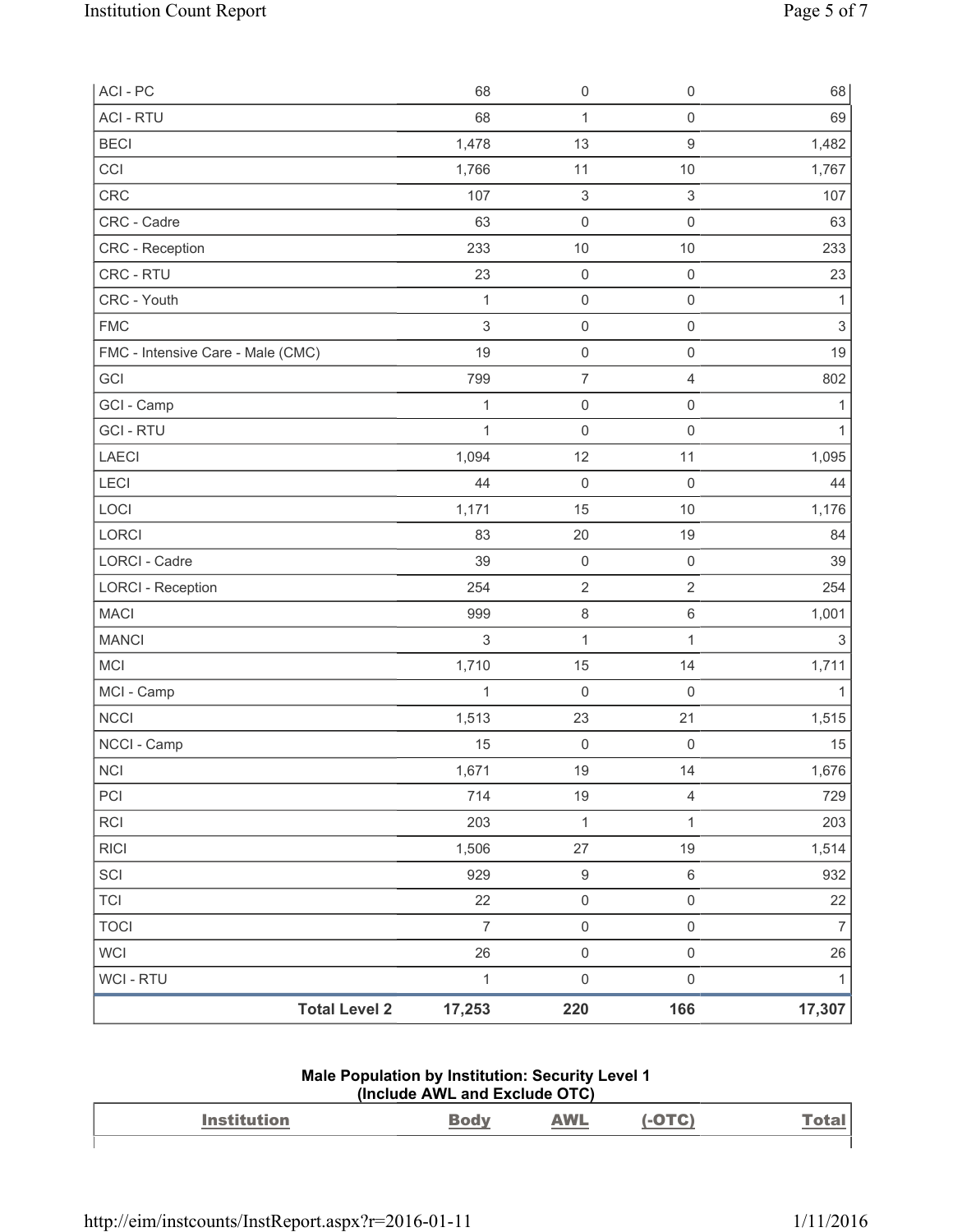| <b>ACI</b>                        | 682              | $\sqrt{2}$                | $\mathbf 0$               | 684              |
|-----------------------------------|------------------|---------------------------|---------------------------|------------------|
| ACI - PC                          | 1                | $\mathsf 0$               | $\mathsf 0$               | 1                |
| <b>ACI - RTU</b>                  | 44               | 0                         | $\mathsf 0$               | 44               |
| <b>BECI</b>                       | 747              | 14                        | $\,6\,$                   | 755              |
| <b>BECI</b> - Camp                | 467              | $\mathsf 0$               | $\mathsf{O}\xspace$       | 467              |
| CCI                               | 832              | $\mathbf 2$               | 1                         | 833              |
| <b>CRC</b>                        | 53               | $\ensuremath{\mathsf{3}}$ | $\ensuremath{\mathsf{3}}$ | 53               |
| CRC - Cadre                       | 11               | $\mathsf{O}\xspace$       | $\mathsf 0$               | 11               |
| CRC - Reception                   | 78               | $\ensuremath{\mathsf{3}}$ | $\ensuremath{\mathsf{3}}$ | 78               |
| CRC - RTU                         | $\,$ 3 $\,$      | $\mathsf{O}\xspace$       | $\mathsf 0$               | $\sqrt{3}$       |
| <b>FMC</b>                        | 476              | $\sqrt{2}$                | $\mathsf 0$               | 478              |
| FMC - Intensive Care - Male (CMC) | 22               | $\mathsf{O}\xspace$       | $\mathsf{O}\xspace$       | 22               |
| GCI                               | 435              | 14                        | $\,8\,$                   | 441              |
| GCI - Camp                        | 757              | $\sqrt{2}$                | 1                         | 758              |
| <b>GCI-RTU</b>                    | $\mathbf{1}$     | 0                         | $\mathsf 0$               | 1                |
| <b>LAECI</b>                      | 663              | 10                        | 10                        | 663              |
| LECI                              | 12               | $\mathbf 2$               | 1                         | 13               |
| LECI - Camp                       | 189              | $\mathsf{O}\xspace$       | $\mathbf 0$               | 189              |
| LOCI                              | 1,100            | $\overline{7}$            | $\sqrt{2}$                | 1,105            |
| <b>LORCI</b>                      | 32               | 5                         | 5                         | 32               |
| <b>LORCI - Cadre</b>              | $\,$ 3 $\,$      | $\mathsf{O}\xspace$       | $\mathsf 0$               | $\sqrt{3}$       |
| <b>LORCI - Reception</b>          | 101              | $\mathbf 1$               | $\mathsf 0$               | 102              |
| MACI - Minimum                    | 1,439            | 16                        | 11                        | 1,444            |
| <b>MANCI</b>                      | 10               | $\,$ 5 $\,$               | $\mathbf{1}$              | 14               |
| MANCI - Camp                      | 384              | $\mathsf 0$               | $\mathsf{O}\xspace$       | 384              |
| <b>MCI</b>                        | 488              | 5                         | $\sqrt{2}$                | 491              |
| MCI - Camp                        | 368              | $\mathsf{O}\xspace$       | $\mathsf{O}\xspace$       | 368              |
| <b>NCCI</b>                       | 783              | $10$                      | $\,6\,$                   | 787              |
| NCCI - Camp                       | 368              | $\mathsf{O}\xspace$       | $\mathsf{O}\xspace$       | 368              |
| <b>NCI</b>                        | 820              | 6                         | 3                         | 823              |
| <b>OSP</b>                        | $\boldsymbol{9}$ | $\mathsf{O}\xspace$       | $\mathsf 0$               | $\boldsymbol{9}$ |
| PCI                               | 1,319            | 25                        | 10                        | 1,334            |
| <b>RICI</b>                       | 1,040            | 15                        | $\overline{4}$            | 1,051            |
| SCI                               | 1,145            | $10$                      | $\,$ 5 $\,$               | 1,150            |
| <b>TCI</b>                        | 44               | $\overline{\mathcal{I}}$  | $\sqrt{2}$                | 49               |
| TCI - Camp                        | 440              | $\mathsf{O}\xspace$       | $\mathsf{O}\xspace$       | 440              |
| <b>TOCI</b>                       | 13               | $\mathsf{O}\xspace$       | $\mathsf 0$               | 13               |
| <b>Total Level 1</b>              | 15,379           | 166                       | 84                        | 15,461           |

**High Offender ID's**